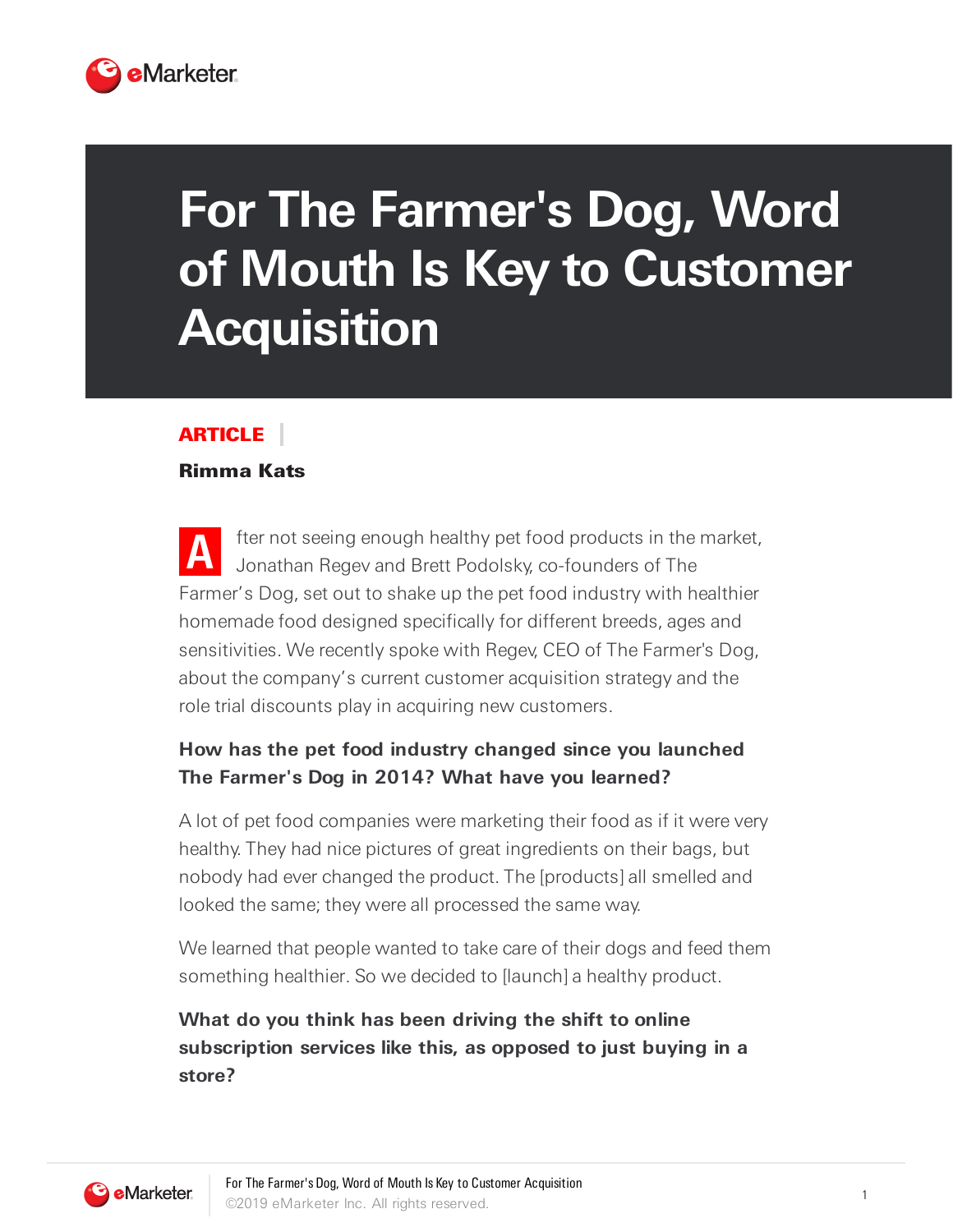There's been an infrastructure change that allows a company like ours to even exist. Technology and delivery infrastructure has improved. People's comfort with buying something online has also changed over the past decade. All those things have allowed us to exist, but the desire to feed [dogs] this type of food is not something new.

#### **How are consumers learning about your product?**

People are finding out about us through their friends, the dog park and media such as out-of-home [OOH] ads, TV and social. Earlier this year, we started trying out different ways to get our name out there, and we're seeing people coming in from a variety of ways. Our most successful channel is word-of-mouth, and sometimes our advertisements are that extra push that they need.

## **How has your customer acquisition strategy evolved in the past year?**

A big portion of acquisition, as far as strategy for us, is looking at our customers and what we'd call a life cycle. First, are they aware of us? Once they're aware, do they understand what we're doing, and are they educated about the tropes of typical pet food and the benefits of fresh food? We're playing with this mix of how we gain awareness and making sure people know we exist, because a huge portion of people are already seeking out a product like ours.

Then there's a second component, which is how we educate people about the benefits of this product and potentially the downsides of commercially, highly processed pet food.

When it was just Brett and I—and we're a bootstrap company—we really relied on word-of-mouth, meeting people face to face, and meeting with vets and then vets recommending us to their clients. So, very one-to-one, high-touch marketing if you will. As we started to grow the team, we were able to do a few more things, and also from a capacity standpoint, we started to try digital marketing and how that scales on social channels. As we grew, our customer base and our team grew. We started to dip our toes into much more evolved campaigns, like advertising on TV and OOH. Every year has been an entirely different strategy on how to get more dogs to eat fresh food.

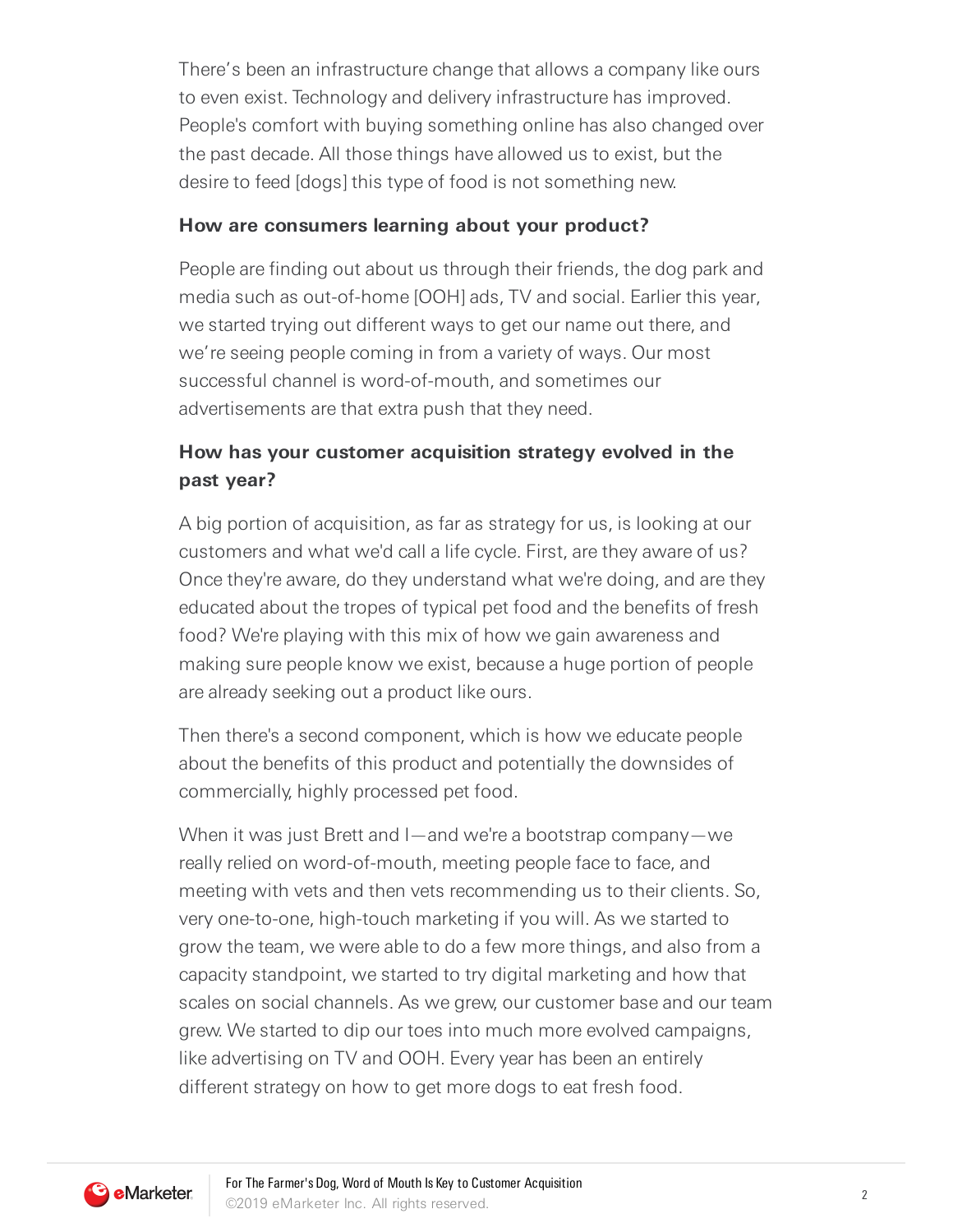## **You mentioned quite a few channels. Do you find that one channel in particular is giving you greater return on investment?**

No, there's a constant state of arbitrage. That happens when you have different channels and you're able to see, via attribution, what's effective this month, or if something is more effective the next month. There isn't one particular channel. We're pretty diversified, especially looking at this month and the prior one.

There are a lot of channels that we're investing in, and a lot of things that are working right now. The one that we care most about is our referral. Not necessarily incentivizing somebody to refer, but how many people are hearing about us through word-of-mouth. When you see tangible benefits and an impact, you end up talking to your friends about it. And that's something we're always focused on.

# **To what extent are trial discounts involved in acquisition, and how do you prevent customer churn once the subsidy goes away?**

We frame our food as a weekly price. Most people don't know how much they spend on typical dog food. What we found is that we want to make sure people understand what the cost is and that they can fit it into their budget. For most people, if they're going to make a change like this, they're going to want to continue. It's not a product that you say, "Oh, well let's try it for fun." People will typically look at our product and say, "I need that, my dog needs that, and I want to make sure I can fit into my budget," and as soon as they make that decision, that's typically what we would call a qualified customer.

For us, the use of a trial discount is [there] because there's always that element of the unknown for them: "What if my dog doesn't like it?" "What if it's not represented well on the website, and it's completely different? or "What if it actually smells like processed food, and it's not really different at all? That trial essentially says, "Hey, we stand behind our product. You can try it." So, most people aren't looking at the trial like, "Oh, I'll just get this because it's on sale." It's more like, "I wonder if this company really does what they say they do."